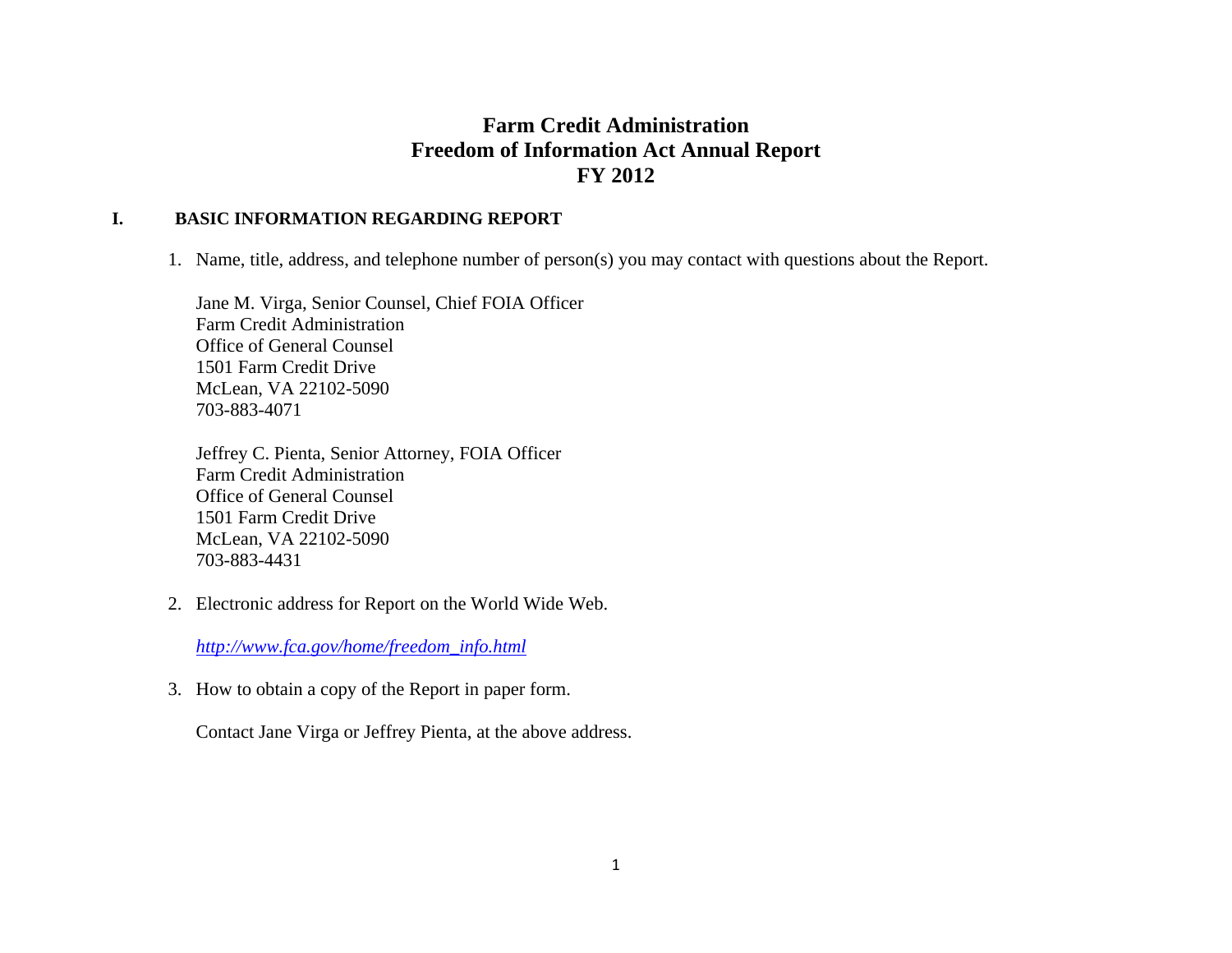#### **II. MAKING A FOIA REQUEST**

1. FOIA requests to FCA must be made by mail, facsimile, or email at the following addresses:

Freedom of Information Act Officer 1501 Farm Credit Drive McLean, VA 22102-5090 (703) 883-4129

Fax: (703) 790-0052

foiaofficer@fca.gov

Note: the FCA does not have any individual agency components.

2. The FOIA is a law that gives the public access to Federal agency records unless they are exempt or excluded from being subject to the FOIA. Under the various FOIA exemptions, the FCA withholds confidential financial and commercial information, personal information, deliberative materials, attorney work product, legal advice, and bank examination materials. Examples of these kinds of records are: Reports of Examination and workpapers, memoranda containing advice and recommendations, legal opinions, personal notes, and some personnel records. The FCA typically releases the following records: Bookletters, Informational memoranda, newsletters, news releases, the telephone directory, salary information, the Policy and Procedure Manual, and transcripts of public testimony.

With respect to exclusions, Congress excluded three discrete categories of law enforcement and national security records from FOIA's requirements. See 5 U.S.C. § 552(c) (2006 & Supp. IV (2010). Thus, FCA limits its responses to those records that are subject to the FOIA's requirements. FCA provides a notice to this effect on its webpage and in every FOIA response and thus requesters should not take such notices as an indication that excluded records do, or do not, exist.

#### **III. ACRONYMS, DEFINITIONS, AND EXEMPTIONS**

1. Agency-specific acronyms or other terms.

Farm Credit Administration (FCA or Agency)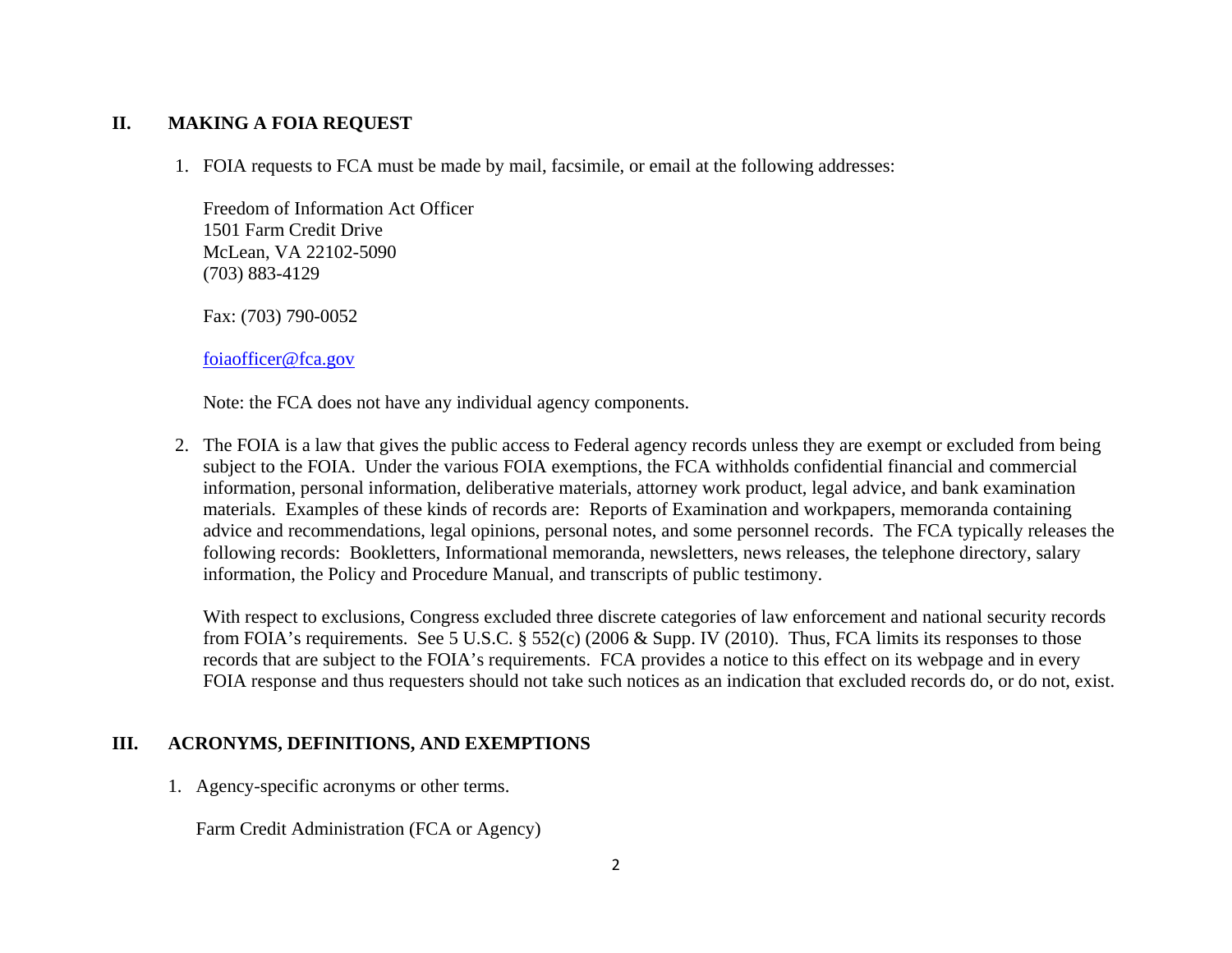2. Definitions of terms used in this Report:

a. **Administrative Appeal** – a request to a federal agency asking that it review at a higher administrative level a FOIA determination made by the agency at the initial request level.

b. **Average Number** – the number obtained by dividing the sum of a group of numbers by the quantity of numbers in the group. For example, of 3, 7, and 14, the average number is 8.

c. **Backlog** – the number of requests or administrative appeals that are pending at an agency at the end of the fiscal year that are beyond the statutory time period for a response.

d. **Component –** for agencies that process requests on a decentralized basis, a "component" is an entity, also sometimes referred to as an Office, Division, Bureau, Center, or Directorate, within the agency that processes FOIA requests. The FOIA now requires that agencies include in their Annual FOIA Report data for both the agency overall and for each principal component of the agency.

e. **Consultation –** the procedure whereby the agency responding to a FOIA request first forwards a record to another agency for its review because that other agency has an interest in the document. Once the agency in receipt of the consultation finishes its review of the record, it responds back to the agency that forwarded it. That agency, in turn, will then respond to the FOIA requester.

f. **Exemption 3 Statute** – a federal statute that exempts information from disclosure and which the agency relies on to withhold information under subsection (b)(3) of the FOIA.

g. **FOIA Request** – a FOIA request is generally a request to a federal agency for access to records concerning another person (i.e., a "third-party" request), or concerning an organization, or a particular topic of interest. FOIA requests also include requests made by requesters seeking records concerning themselves (i.e., "first-party" requests) when those requesters are not subject to the Privacy Act, such as non-U.S. citizens. Moreover, because all first-party requesters should be afforded the benefit of both the access provisions of the FOIA as well as those of the Privacy Act, FOIA requests also include any first-party requests where an agency determines that it must search beyond its Privacy Act "systems of records" or where a Privacy Act exemption applies, and the agency looks to FOIA to afford the greatest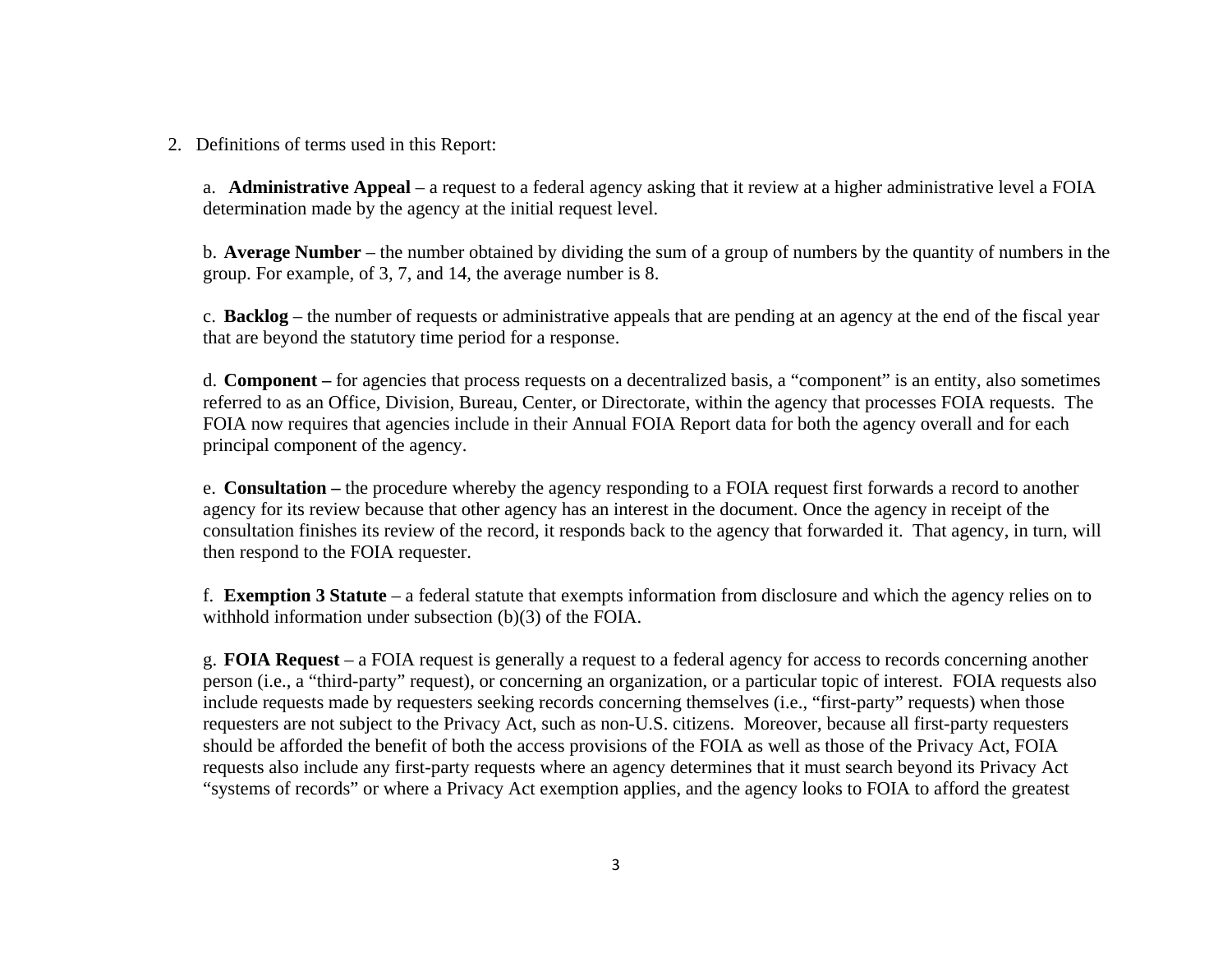possible access. All requests which require the agency to utilize the FOIA in responding to the requester are included in this Report.

Additionally, a FOIA request includes records referred to the agency for processing and direct response to the requester. It does not, however, include records for which the agency has received a consultation from another agency. (Consultations are reported separately in Section XII of this Report.)

h. **Full Grant –** an agency decision to disclose all records in full in response to a FOIA request.

i. **Full Denial** – an agency decision not to release any records in response to a FOIA request because the records are exempt in their entireties under one or more of the FOIA exemptions, or because of a procedural reason, such as when no records could be located.

j. **Median Number** – the middle, not average, number. For example, of 3, 7, and 14, the median number is 7.

k. **Multi-Track Processing** – a system in which simple requests requiring relatively minimal review are placed in one processing track and more voluminous and complex requests are placed in one or more other tracks. Requests granted expedited processing are placed in yet another track. Requests in each track are processed on a first in/first out basis.

- i. **Expedited Processing** – an agency will process a FOIA request on an expedited basis when a requester satisfies the requirements for expedited processing as set forth in the statute and in agency regulations.
- ii. **Simple Request** – a FOIA request that an agency using multi-track processing places in its fastest (nonexpedited) track based on the low volume and/or simplicity of the records requested.
- iii. **Complex Request** – a FOIA request that an agency using multi-track processing places in a slower track based on the high volume and/or complexity of the records requested.

l. **Partial Grant/Partial Denial** – in response to a FOIA request, an agency decision to disclose portions of the records and to withhold other portions that are exempt under the FOIA, or to otherwise deny or otherwise deny a portion of the request for a procedural reason.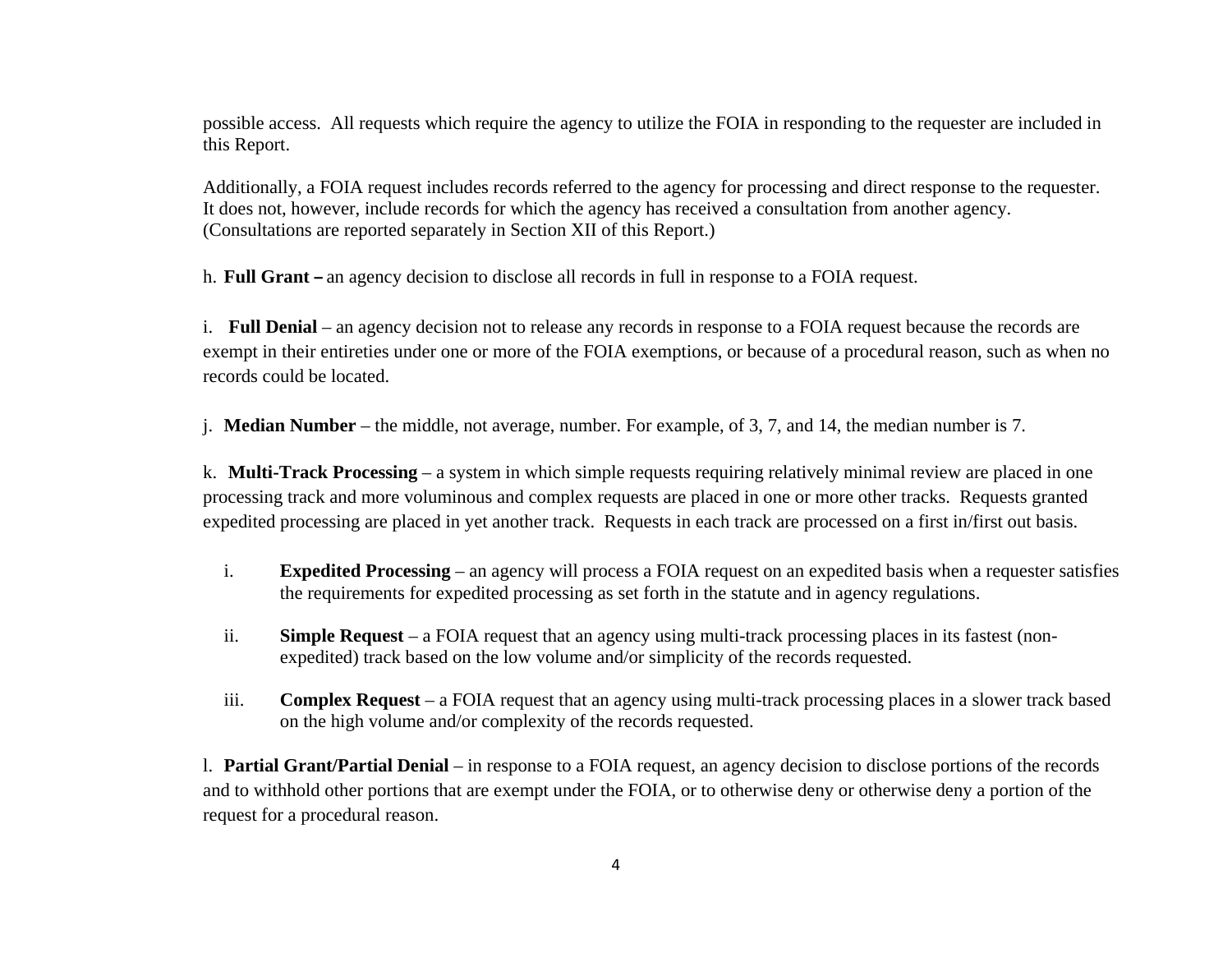m.**Pending Request or Pending Administrative Appeal** – a request or administrative appeal for which an agency has not taken final action in all respects.

n. **Perfected Request** – a request for records which reasonably describes such records and is made in accordance with published rules stating the time, place, fees (if any) and procedures to be followed.

o. **Processed Request or Processed Administrative Appeal** – a request or administrative appeal for which an agency has taken final action in all respects.

p. **Range in Number of Days** – the lowest and highest number of days to process requests or administrative appeals.

q. **Time Limits** – the time period in the statute for an agency to respond to a FOIA request (ordinarily twenty working days from receipt of a perfected FOIA request).

- 3. Concise descriptions of the nine FOIA exemptions:
	- a. Exemption 1: classified national defense and foreign relations information
	- b. Exemption 2: internal agency rules and practices
	- c. Exemption 3: information that is prohibited from disclosure by another federal law
	- d. Exemption 4: trade secrets and other confidential business information
	- e. Exemption 5: inter-agency or intra-agency communications that are protected by legal privileges
	- f. Exemption 6 : information involving matters of personal privacy

g. Exemption 7: records or information compiled for law enforcement purposes, to the extent that the production of those records (A) could reasonably be expected to interfere with enforcement proceedings, (B) would deprive a person of a right to a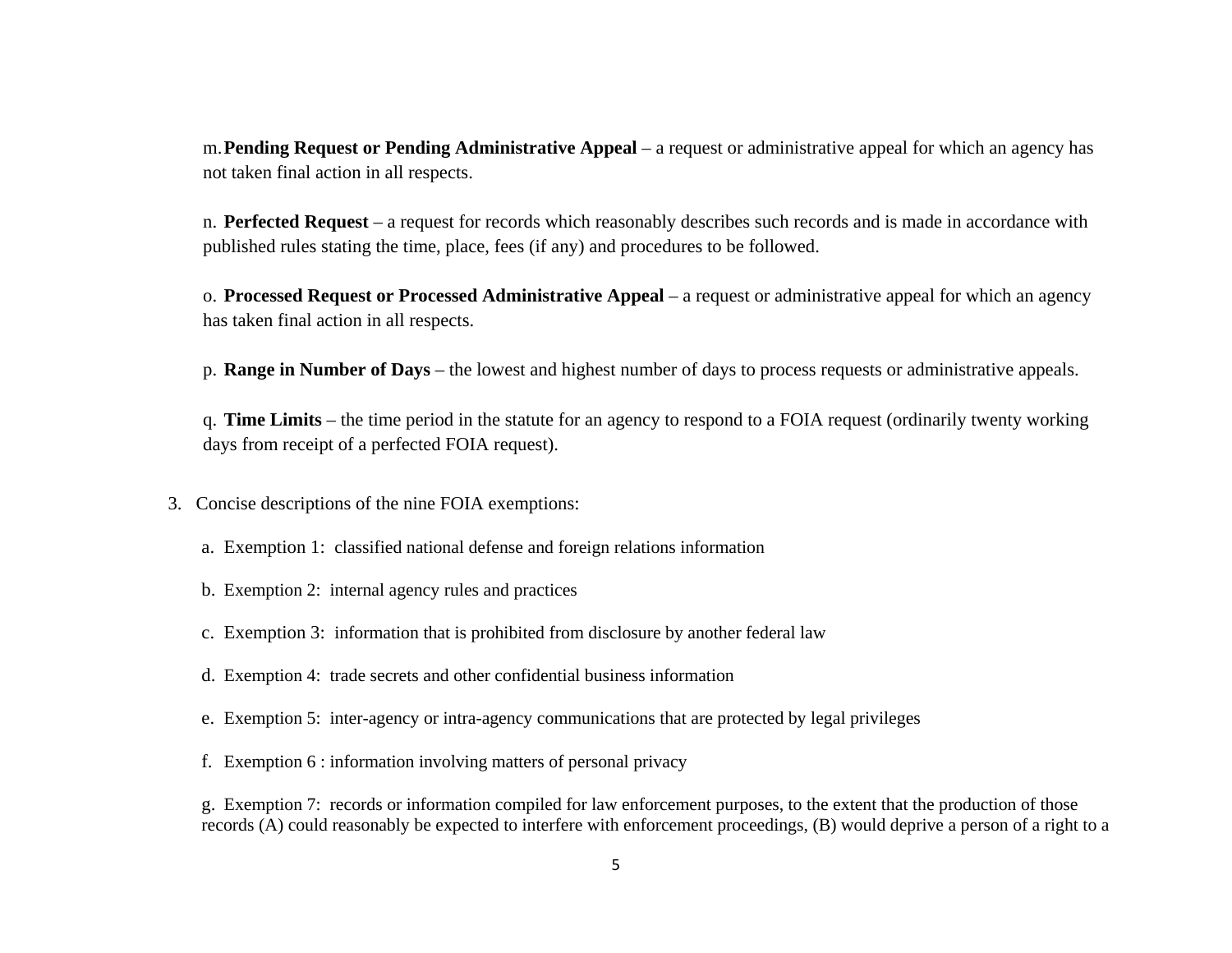fair trial or an impartial adjudication, (C) could reasonably be expected to constitute an unwarranted invasion of personal privacy, (D) could reasonably be expected to disclose the identity of a confidential source, (E) would disclose techniques and procedures for law enforcement investigations or prosecutions, or would disclose guidelines for law enforcement investigations or prosecutions, or (F) could reasonably be expected to endanger the life or physical safety of any individual

- h. Exemption 8: information relating to the supervision of financial institutions
- i. Exemption 9 geological information on wells

#### **IV. EXEMPTION 3 STATUTES**

A. Exemption 3 Statutes Relied Upon to Withhold Information

| <b>Statute</b> | <b>Type of Information Withheld</b> | <b>Case Citation</b>                             | <b>Number of Times</b>       | <b>Total Number of</b>                |
|----------------|-------------------------------------|--------------------------------------------------|------------------------------|---------------------------------------|
|                |                                     |                                                  | Relied upon per<br>Component | <b>Times Relied Upon</b><br>by Agency |
| 41 U.S.C.      | Contractor proposals that           | Sinkfield v. HUD, No. 10-885, 2012 U.S. Dist.    | N/A                          |                                       |
| \$4702(b)      | are in the possession or            | LEXIS 35233, at *13-15 (S.D. Ohio Mar. 15,       |                              |                                       |
|                | control of an executive             | 2012); Hornbostel v. U.S. Dep't of the Interior, |                              |                                       |
|                | agency and that have not            | 305 F. Supp. 2d 21, 30 (D.D.C. 2003), summary    |                              |                                       |
|                | been set forth or                   | affirmance granted, No. 03-5257, 2004 WL         |                              |                                       |
|                | incorporated by reference           | 1900562 (D.C. Cir. Aug. 25, 2004).               |                              |                                       |
|                | into contracts.                     |                                                  |                              |                                       |

#### **V. FOIA REQUESTS**

A. Received, Processed and Pending FOIA Requests

|                       | <b>Number of Requests</b><br>Pending as of Start of<br><b>Fiscal Year</b> | <b>Number of Requests</b><br><b>Received in Fiscal Year</b> | <b>Number of Requests</b><br><b>Processed in Fiscal Year</b> | <b>Number of Requests</b><br>Pending as of End of<br><b>Fiscal Year</b> |
|-----------------------|---------------------------------------------------------------------------|-------------------------------------------------------------|--------------------------------------------------------------|-------------------------------------------------------------------------|
| <b>Agency Overall</b> | -                                                                         |                                                             | ید ک                                                         |                                                                         |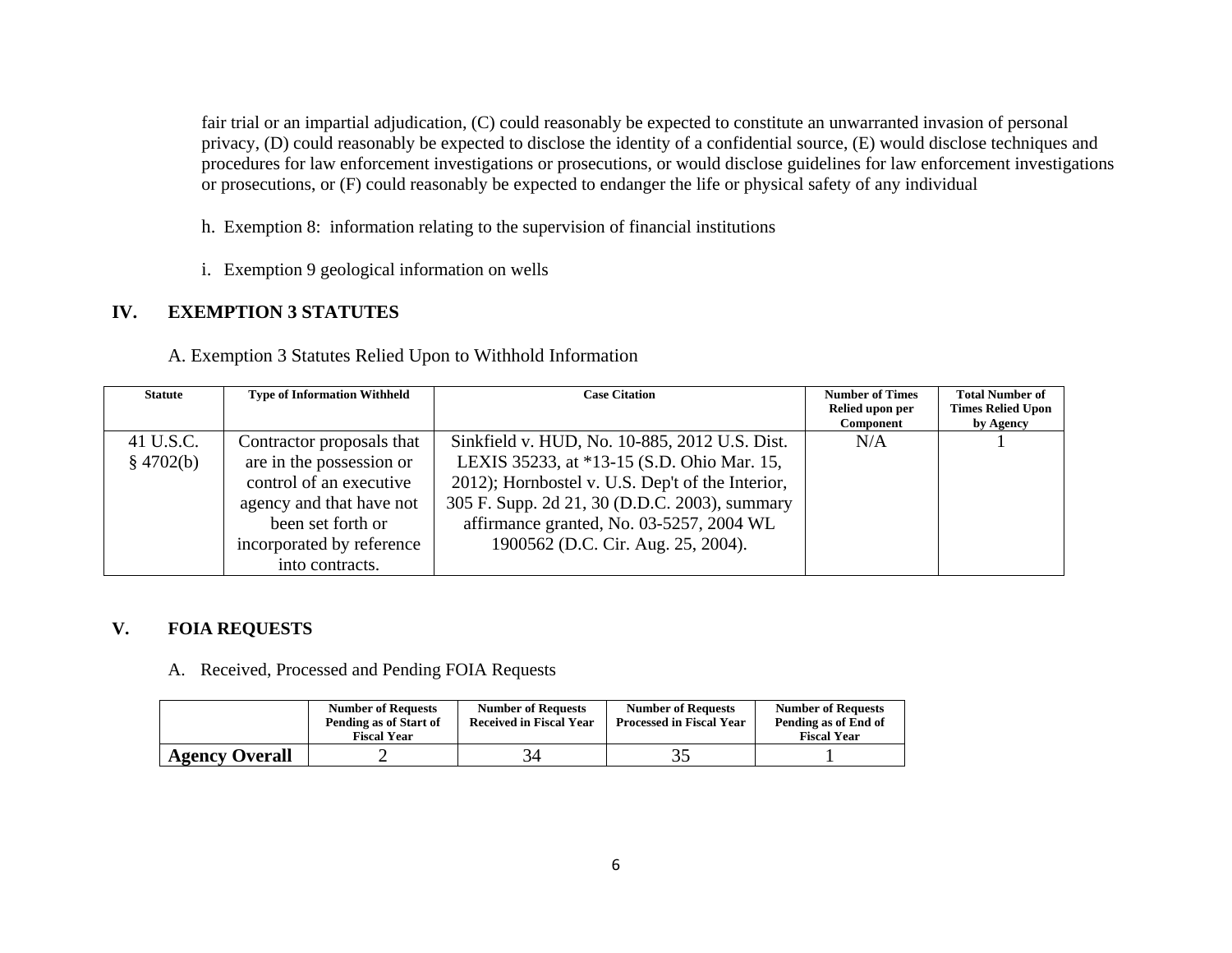B. (1) Disposition of FOIA Requests – All Processed Requests

|                                 | Number<br>of Full<br><b>Grants</b> | Number of<br><b>Partial</b><br><b>Grants/Partial</b><br><b>Denials</b> | Number of<br><b>Full Denials</b><br><b>Based on</b><br><b>Exemptions</b> |                                  | <b>Number of Full Denials Based on Reasons Other Than Exemptions</b>   |                             |                                         |                                                      |                                                                       |                                |                                    |                                        |              |
|---------------------------------|------------------------------------|------------------------------------------------------------------------|--------------------------------------------------------------------------|----------------------------------|------------------------------------------------------------------------|-----------------------------|-----------------------------------------|------------------------------------------------------|-----------------------------------------------------------------------|--------------------------------|------------------------------------|----------------------------------------|--------------|
|                                 |                                    |                                                                        |                                                                          | N <sub>0</sub><br><b>Records</b> | <b>All Records</b><br>Referred to<br>Another<br>Component<br>or Agency | <b>Request</b><br>Withdrawn | Fee-<br><b>Related</b><br><b>Reason</b> | <b>Records Not</b><br>Reasonably<br><b>Described</b> | Improper<br>FOIA<br><b>Request</b><br>for<br>Another<br><b>Reason</b> | <b>Not</b><br>Agency<br>Record | <b>Duplicate</b><br><b>Request</b> | Other<br>*Explain<br>in chart<br>below | <b>TOTAL</b> |
| <b>AGENCY</b><br><b>OVERALL</b> | 13                                 | O                                                                      |                                                                          | 12                               | $\overline{0}$                                                         |                             |                                         |                                                      |                                                                       |                                |                                    |                                        | 35           |

## B. (2) Disposition of FOIA Requests – Other Reasons

| <b>Agency Overall</b> | <b>Description of "Other" Reasons for</b><br>Denial from Chart $B(1)$ & Number of<br><b>Times Those Reasons Were Relied Upon</b> | <b>Total</b> |
|-----------------------|----------------------------------------------------------------------------------------------------------------------------------|--------------|
| N/A                   | N/A                                                                                                                              | N/A          |

### B. (3) Disposition of FOIA Requests – Number of Times Exemptions Applied

|         | Ex. 1 | Ex. 2 | Ex. 3 | Ex. 4 | Ex. 5 | Ex. 6 | Ex.<br>7(A) | Ex.<br>7(B) | Ex.<br>7(C) | Ex.<br>7(D) | Ex.<br>7(E) | Ex.<br>7(F) | Ex. 8          | Ex. 9 |
|---------|-------|-------|-------|-------|-------|-------|-------------|-------------|-------------|-------------|-------------|-------------|----------------|-------|
| Agency  | N/A   | N/A   |       |       | ∠     | ∼     | N/A         | N/A         | N/A         | N/A         | N/A         | N/A         | $\overline{4}$ | N/A   |
| Overall |       |       |       |       |       |       |             |             |             |             |             |             |                |       |

## VI. **ADMINISTRATIVE APPEALS OF INITIAL DETERMINATIONS OF FOIA REQUESTS**

A. Received, Processed and Pending Administrative Appeals

| <b>Number of Appeals Pending as</b> | Number of Appeals Received in | <b>Number of Appeals Processed</b> | <b>Number of Appeals Pending as</b> |
|-------------------------------------|-------------------------------|------------------------------------|-------------------------------------|
| of Start of Fiscal Year             | <b>Fiscal Year</b>            | in Fiscal Year                     | of End of Fiscal Year               |
|                                     |                               |                                    |                                     |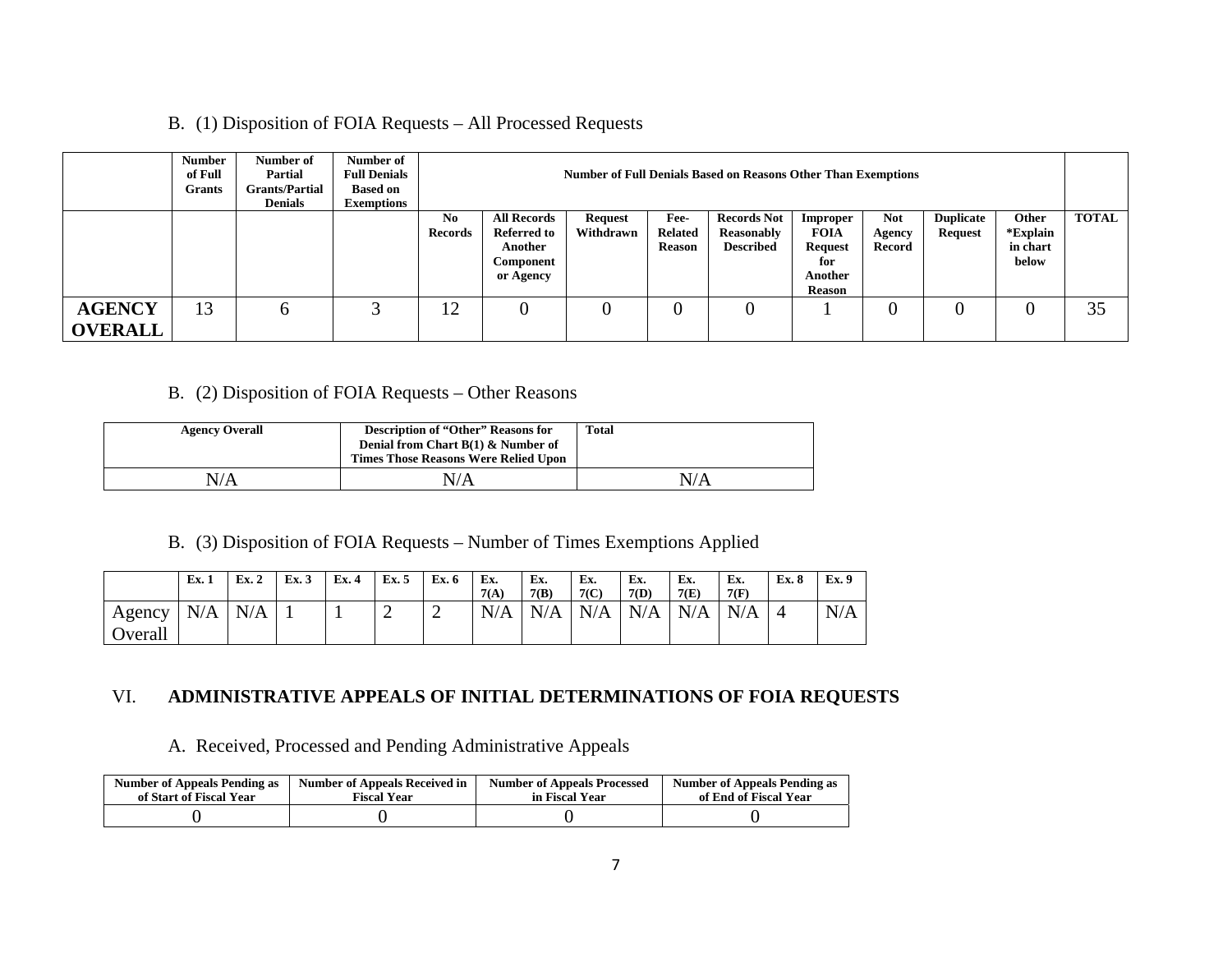B. Disposition of Administrative Appeals -- All Processed Appeals

| Number Affirmed on<br>Appeal | <b>Number Partially</b><br><b>Affirmed &amp; Partially</b><br><b>Reversed/Remanded on</b><br>Appeal | <b>Number Completely</b><br><b>Reversed/Remanded on</b><br>Appeal | <b>Number of Appeals</b><br><b>Closed for Other</b><br><b>Reasons</b> | <b>TOTAL</b> |
|------------------------------|-----------------------------------------------------------------------------------------------------|-------------------------------------------------------------------|-----------------------------------------------------------------------|--------------|
| N/A                          | N/A                                                                                                 | N/A                                                               | N/A                                                                   | N/A          |

C. (1) Reasons for Denial on Appeal -- Number of Times Exemptions Applied

| Ex. 1 | Ex. 2 | Ex. 3 | Ex. 4 | Ex. 5 | <b>Ex. 6</b> | Ex.<br>7(A) | Ex.<br>7(B) | Ex.<br>7(C) | Ex.<br>7(D) | Ex.<br>7(E) | Ex.<br>7(F) | Ex. 8 | Ex. 9 |
|-------|-------|-------|-------|-------|--------------|-------------|-------------|-------------|-------------|-------------|-------------|-------|-------|
|       |       |       |       |       |              |             |             |             |             |             |             |       |       |

C. (2) Reasons for Denial on Appeal -- Reasons Other than Exemptions

| <b>No Records</b> | <b>Records</b><br>Referred at<br><b>Initial</b><br><b>Request</b><br>Level | <b>Request</b><br>Withdrawn | <b>Fee-Related</b><br><b>Reason</b> | <b>Records Not</b><br><b>Reasonably</b><br><b>Described</b> | Improper<br><b>Request for</b><br>Other<br><b>Reasons</b> | <b>Not Agency</b><br>Record | <b>Duplicate</b><br><b>Request or</b><br>Appeal | <b>Request in</b><br>Litigation | <b>Appeal Based</b><br>Solely on<br><b>Denial of</b><br><b>Request for</b><br><b>Expedited</b><br>Processing | Other<br>*Explain in<br><b>Chart Below</b> |
|-------------------|----------------------------------------------------------------------------|-----------------------------|-------------------------------------|-------------------------------------------------------------|-----------------------------------------------------------|-----------------------------|-------------------------------------------------|---------------------------------|--------------------------------------------------------------------------------------------------------------|--------------------------------------------|
| N/A               | N/A                                                                        | $\rm N/A$                   | N/A                                 | N/A                                                         | N/A                                                       | N/A                         | N/A                                             | N/A                             | N/A                                                                                                          | N/A                                        |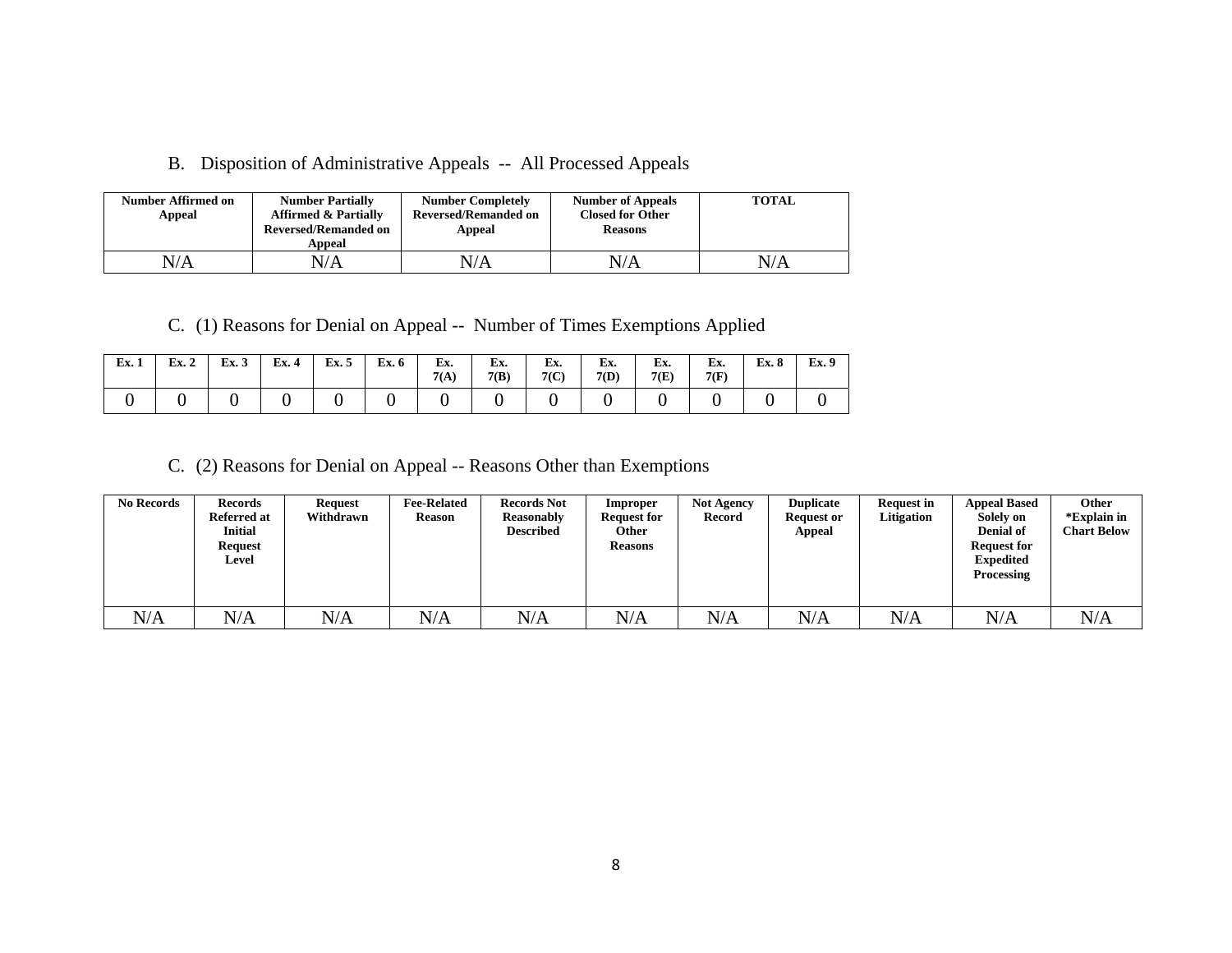# C. (3) Reasons for Denial on Appeal **–** Other Reasons

| Description of "Other" Reasons for Denial on Appeal from Chart $C(2)$ & Number<br>of Times Those Reasons Were Relied Upon | <b>TOTAL</b> |
|---------------------------------------------------------------------------------------------------------------------------|--------------|
|                                                                                                                           |              |

# C. (4) Response Time for Administrative Appeals

| <b>Median Number of Days</b> | <b>Average Number of Davs</b> | <b>Lowest Number of Davs</b> | <b>Highest Number of Days</b> |  |  |
|------------------------------|-------------------------------|------------------------------|-------------------------------|--|--|
|                              |                               |                              |                               |  |  |

# C. (5) Ten Oldest Administrative Appeals

|                                                                 | $10^{\text{th}}$<br><b>Oldest</b><br>Appeal | <b>Qth</b> | 8 <sup>th</sup> | $\neg$ th | $6^{\rm th}$ | 5 <sup>th</sup> | 4 <sup>th</sup> | 3 <sup>rd</sup> | 2 <sup>nd</sup> | <b>Oldest</b><br><b>Appeal</b> |
|-----------------------------------------------------------------|---------------------------------------------|------------|-----------------|-----------|--------------|-----------------|-----------------|-----------------|-----------------|--------------------------------|
| Date of<br>Receipt<br>of Ten<br><b>Oldest</b><br><b>Appeals</b> | N/A                                         | N/A        | N/A             | N/A       | N/A          | N/A             | N/A             | N/A             | N/A             | N/A                            |
| <b>Number</b><br>of Days<br>Pending                             | N/A                                         | N/A        | N/A             | N/A       | N/A          | N/A             | N/A             | N/A             | N/A             | N/A                            |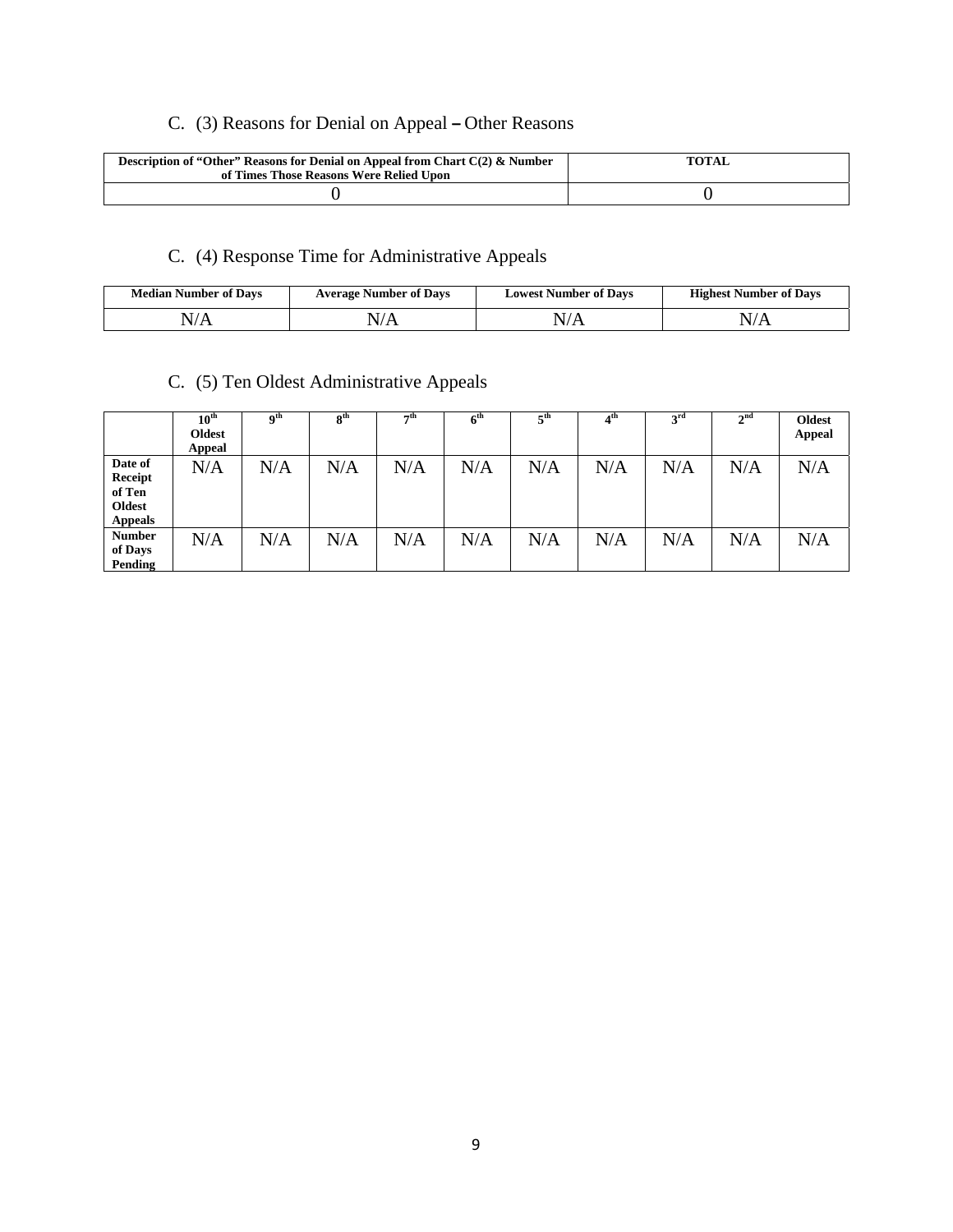#### **VII. FOIA REQUESTS: RESPONSE TIME FOR PROCESSED AND PENDING REQUESTS**

A. Processed Requests **–** Response Time for All Processed Perfected Requests

|                                 | <b>Simple</b>     |                   |                   |                          | <b>Complex</b>    |                          |                   |                   | <b>Expedited Processing</b> |                      |                   |                          |
|---------------------------------|-------------------|-------------------|-------------------|--------------------------|-------------------|--------------------------|-------------------|-------------------|-----------------------------|----------------------|-------------------|--------------------------|
|                                 | <b>Median</b>     | Average           | Lowest            | <b>Highest</b>           | Median            | Average                  | Lowest            | <b>Highest</b>    | Median                      | Average<br>Number of | Lowest            | <b>Highest</b>           |
|                                 | Number of<br>Days | Number of<br>Days | Number of<br>Davs | Number of<br><b>Days</b> | Number of<br>Davs | Number of<br><b>Days</b> | Number of<br>Days | Number of<br>Days | Number of<br>Days           | Days                 | Number of<br>Davs | Number of<br><b>Days</b> |
| <b>Agency</b><br><b>Overall</b> | $\sim$<br>⊥ ∠…    | 71<br>1.71        |                   | 20                       | N/A               | N/A                      | N/A               | N/A               |                             |                      |                   | 20                       |

B. Processed Requests **–** Response Time for Perfected Requests in Which Information was Granted

|                          | <b>Simple</b>              |                      |                     |                             | <b>Complex</b>             |                      |                                  |                             | <b>Expedited Processing</b> |                      |                     |                             |
|--------------------------|----------------------------|----------------------|---------------------|-----------------------------|----------------------------|----------------------|----------------------------------|-----------------------------|-----------------------------|----------------------|---------------------|-----------------------------|
|                          | <b>Median</b><br>Number of | Average<br>Number of | Lowest<br>Number of | <b>Highest</b><br>Number of | <b>Median</b><br>Number of | Average<br>Number of | Lowest<br>Number of              | <b>Highest</b><br>Number of | <b>Median</b><br>Number of  | Average<br>Number of | Lowest<br>Number of | <b>Highest</b><br>Number of |
|                          | Days                       | Davs                 | Days                | Days                        | Days                       | Davs                 | Davs                             | Days                        | <b>Days</b>                 | Davs                 | <b>Days</b>         | <b>Days</b>                 |
| Agency<br><b>Overall</b> |                            | 52<br>. J.JJ         | ∽                   | 19                          | N/A                        | NT/A<br>'N/A         | $\mathbf{L}$ $\mathbf{L}$<br>N/A | N/A                         | ıο                          | 1 C                  |                     | 20                          |

- C. Processed Requests **–** Response Time in Day Increments
	- 1. All Non-Expedited Requests (We do not have a multi-track system so VII.C.2. is an empty set.)

|                                 | $1-20$<br><b>Days</b> | 21-40<br><b>Davs</b> | 41-60<br><b>Days</b>           | 61-80<br>Days | 81-100<br>Days                                | 101-120<br>Days | 121-140<br>Days | 141-160<br><b>Davs</b> | 161-180<br><b>Days</b> | 181-200<br>Davs                               | 201-300<br><b>Days</b> | 301-400<br><b>Days</b>                              | 401<br>Days | <b>TOTAL</b> |
|---------------------------------|-----------------------|----------------------|--------------------------------|---------------|-----------------------------------------------|-----------------|-----------------|------------------------|------------------------|-----------------------------------------------|------------------------|-----------------------------------------------------|-------------|--------------|
| <b>AGENCY</b><br><b>OVERALL</b> | 28                    | N/A                  | T T<br>$\Lambda$<br>$N_{\ell}$ | N/<br>\/A     | $\mathbf{X}$ $\mathbf{I}$ $\mathbf{A}$<br>N/A | T / A<br>N/A    | N/A             | N/A                    | N/A                    | $\mathbf{N}$ T $\mathbf{I}$<br>N/<br>1 1/ 1 P | N<br>1 4 / T 7         | $\mathbb{I}/\Delta$<br>$\mathbf{N}/\mathbf{\Omega}$ | N/A         | ററ<br>20     |

#### 3. All Expedited Requests

|                                 | $1-20$<br><b>Davs</b> | 21-40<br>Davs | 41-60<br><b>Davs</b>                     | 61-80<br><b>Davs</b> | 81-100<br><b>Davs</b> | 101-120<br><b>Days</b> | 121-140<br><b>Days</b> | 141-160<br><b>Davs</b> | 161-180<br><b>Davs</b> | 181-200<br><b>Davs</b> | 201-300<br><b>Davs</b> | 301-400<br><b>Davs</b> | $401+$<br><b>Davs</b>   | <b>TOTAL</b> |
|---------------------------------|-----------------------|---------------|------------------------------------------|----------------------|-----------------------|------------------------|------------------------|------------------------|------------------------|------------------------|------------------------|------------------------|-------------------------|--------------|
| <b>AGENCY</b><br><b>OVERALL</b> |                       | N/A           | $\mathbf{r}$<br>N.<br>$\Delta$<br>17 L X | N/2<br>$\sqrt{1}$    | $N/\Delta$<br>ר / י   | N/A<br>.               | N/A                    | N/A                    | N/A                    | N/A                    | N/r                    | N/<br>11 L J           | $N/\Delta$<br>1 4 / T 7 |              |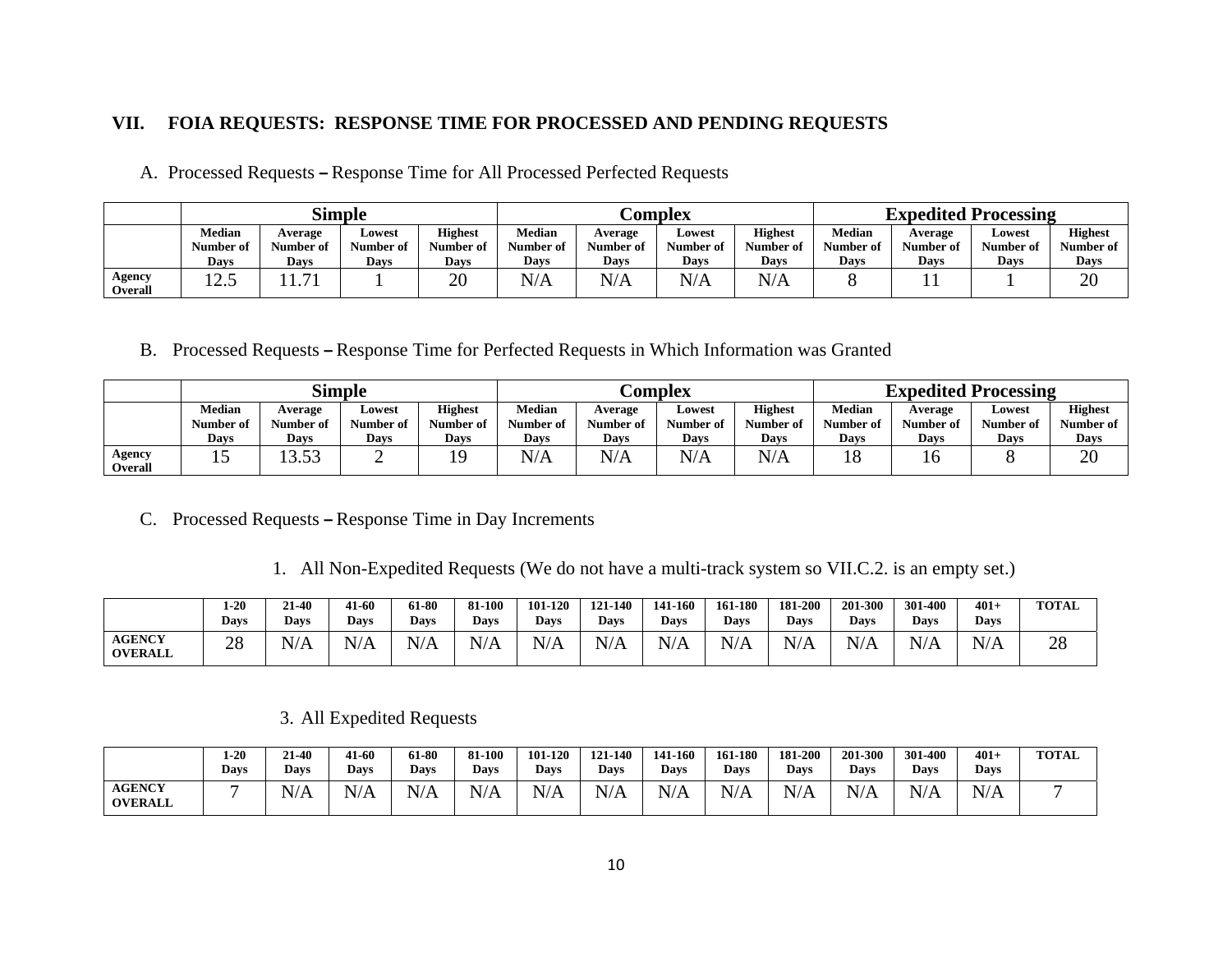D. Pending Requests **–** All Pending Perfected Requests

|                                 | <b>Simple</b>            |                                    |                              | <b>Complex</b>           |                                    |                              | <b>Expedited Processing</b> |                                    |                                     |
|---------------------------------|--------------------------|------------------------------------|------------------------------|--------------------------|------------------------------------|------------------------------|-----------------------------|------------------------------------|-------------------------------------|
|                                 | <b>Number</b><br>Pending | <b>Median</b><br>Number of<br>Days | Average<br>Number of<br>Days | <b>Number</b><br>Pending | <b>Median</b><br>Number of<br>Days | Average<br>Number of<br>Davs | <b>Number</b><br>Pending    | <b>Median</b><br>Number of<br>Days | Average<br><b>Number</b><br>of Days |
| <b>AGENCY</b><br><b>OVERALL</b> |                          |                                    |                              | N/A                      | N/A                                | N/A                          | N/A                         | N/A                                | N/A                                 |

E. Pending Requests – Ten Oldest Perfected Requests

|                                 | Sub-<br><b>Row</b><br><b>Heading</b> | $10^{\text{th}}$<br><b>Oldest</b><br>Request<br>and<br><b>Number</b><br>of Days<br>Pending | $\mathbf{Q}^{\text{th}}$ | 8 <sup>th</sup> | 7 <sup>th</sup> | $\overline{6}^{\text{th}}$ | 5 <sup>th</sup> | 4 <sup>th</sup> | 3 <sup>rd</sup> | 2 <sup>nd</sup> | Oldest<br><b>Request</b><br>and<br><b>Number</b><br>of Days<br>Pending |
|---------------------------------|--------------------------------------|--------------------------------------------------------------------------------------------|--------------------------|-----------------|-----------------|----------------------------|-----------------|-----------------|-----------------|-----------------|------------------------------------------------------------------------|
| <b>AGENCY</b><br><b>OVERALL</b> | Date of<br>Receipt                   | N/A                                                                                        | N/A                      | N/A             | N/A             | N/A                        | N/A             | N/A             | N/A             | N/A             | 2012-<br>$09 - 20$                                                     |
|                                 | <b>Number</b><br>of Days<br>Pending  | N/A                                                                                        | N/A                      | N/A             | N/A             | N/A                        | N/A             | N/A             | N/A             | N/A             | −                                                                      |

# VIII. **REQUESTS FOR EXPEDITED PROCESSING AND REQUESTS FOR FEE WAIVER**

## A. Requests for Expedited Processing

|                                 | <b>Number Granted</b> | <b>Number Denied</b> | <b>Median Number of</b><br>Days to Adjudicate | <b>Average Number of</b><br>Days to Adjudicate | <b>Number</b><br><b>Adjudicated Within</b><br><b>Ten Calendar Davs</b> |
|---------------------------------|-----------------------|----------------------|-----------------------------------------------|------------------------------------------------|------------------------------------------------------------------------|
| <b>AGENCY</b><br><b>OVERALL</b> |                       |                      |                                               | 6.71                                           |                                                                        |

B. Requests for Fee Waiver

|                       | <b>Number Granted</b> | <b>Number Denied</b> | <b>Median Number of Davs</b><br>to Adiudicate | <b>Average Number of</b><br>Davs to Adiudicate |
|-----------------------|-----------------------|----------------------|-----------------------------------------------|------------------------------------------------|
| <b>AGENCY OVERALL</b> | ب ب                   |                      |                                               | .                                              |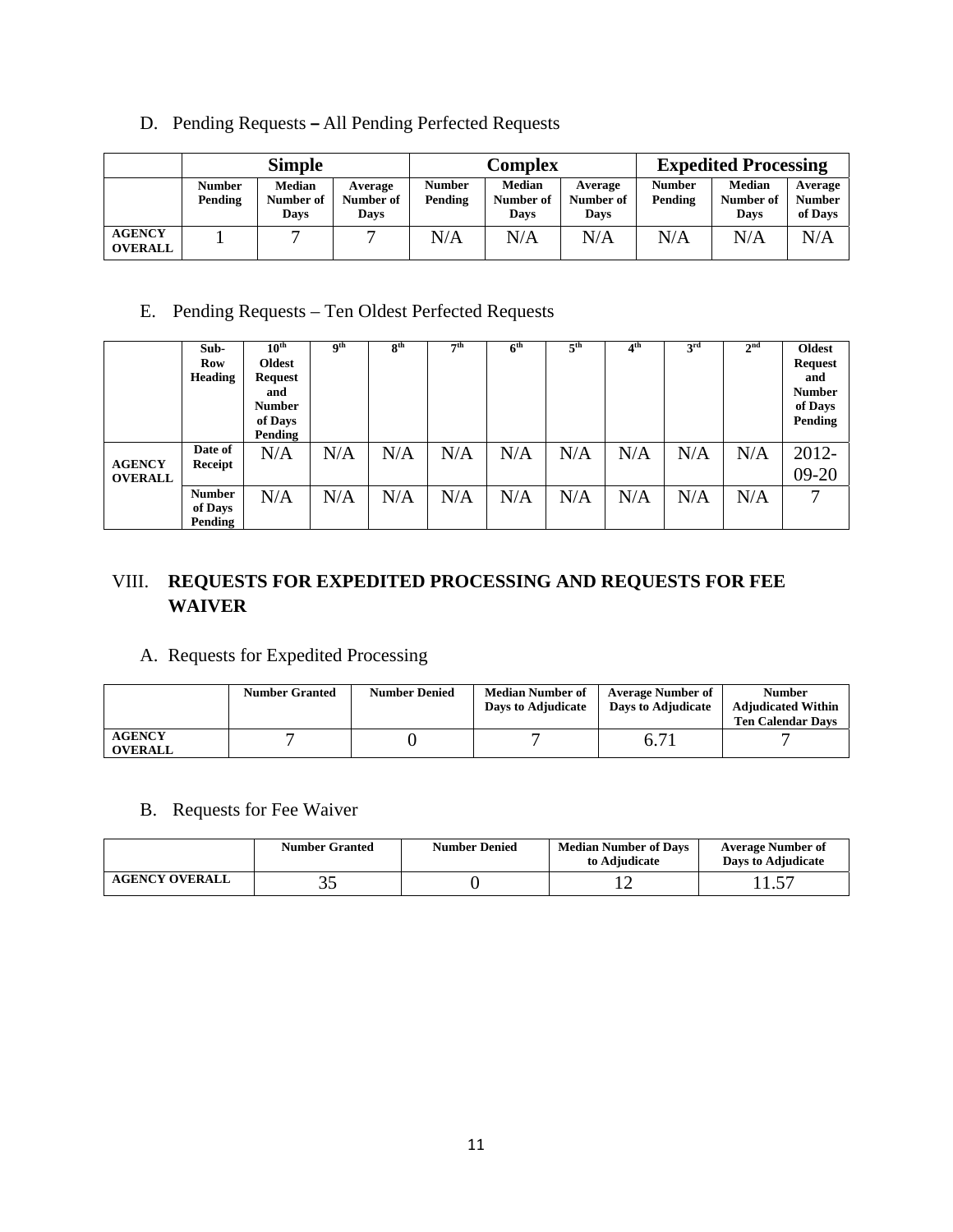# **IX. FOIA PERSONNEL AND COSTS**<sup>1</sup>

|                                 |                                                       | <b>PERSONNEL</b>                                                           | <b>COSTS</b>                                                      |                                                 |                                               |                              |
|---------------------------------|-------------------------------------------------------|----------------------------------------------------------------------------|-------------------------------------------------------------------|-------------------------------------------------|-----------------------------------------------|------------------------------|
|                                 | Number of<br>"Full-Time"<br><b>FOIA</b><br>Employees" | Number of<br>"Equivalent"<br><b>Full-Time</b><br><b>FOIA</b><br>Employees" | <b>Total</b><br>Number of<br>"Full-Time"<br><b>FOIA</b><br>Staff" | <b>Processing</b><br><b>Costs</b>               | Litigation-<br><b>Related</b><br><b>Costs</b> | <b>Total</b><br><b>Costs</b> |
|                                 |                                                       |                                                                            | (The sum of<br>Columns 1<br>&2)                                   | (At initial<br>request and<br>appeal<br>levels) |                                               |                              |
| <b>AGENCY</b><br><b>OVERALL</b> | $\theta$                                              | 1                                                                          | 1                                                                 | \$33,014                                        | $\overline{0}$                                | \$33,014                     |

## **X. FEES COLLECTED FOR PROCESSING REQUESTS**

|                                 | <b>Total Amount of Fees</b><br><b>Collected</b> | <b>Percentage of Travel</b><br>Costs |
|---------------------------------|-------------------------------------------------|--------------------------------------|
| <b>AGENCY</b><br><b>OVERALL</b> |                                                 | 0%                                   |

### **XI. FOIA REGULATIONS**

### **http://www.fca.gov/Download/Handbook/FCARegs.pdf**

 $1$  Pursuant to an FCA designation with the Farm Credit Insurance Corporation's (FCSIC) concurrence, individuals serving in the following positions at FCA act in the same manner and position for FCSIC: Chief FOIA Officer, FOIA Public Liaison, FOIA Requester Service Center, and FOIA/PA Officer. The personnel numbers and costs reflected in this table include the combined total of that which is attributable to FCA employees processing FCA and FCSIC FOIA requests.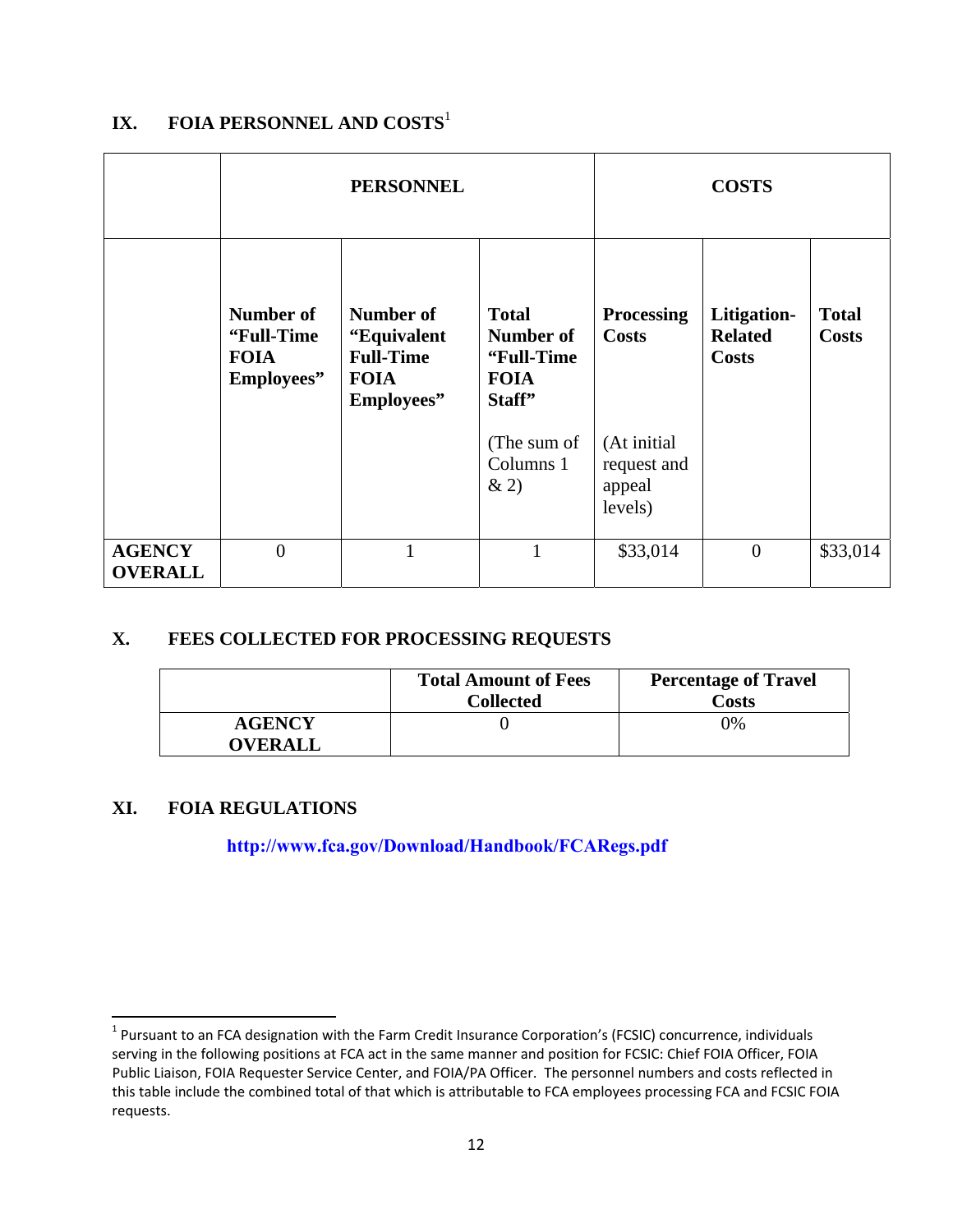## **XII. BACKLOGS, CONSULTATIONS, AND COMPARISONS**

|                                 | <b>Number of Backlogged</b><br><b>Requests as of End of</b><br><b>Fiscal Year</b> | <b>Number of Backlogged</b><br>Appeals as of End of<br><b>Fiscal Year</b> |
|---------------------------------|-----------------------------------------------------------------------------------|---------------------------------------------------------------------------|
| <b>AGENCY</b><br><b>OVERALL</b> |                                                                                   |                                                                           |

A. Backlogs of FOIA Requests and Administrative Appeals

B. Consultations on FOIA Requests – Received, Processed, and Pending Consultations

|                | Number of<br><b>Consultations</b><br><b>Received from</b><br><b>Other Agencies</b><br>that Were<br><b>Pending at</b><br>Agency as of<br><b>Start of the</b><br><b>Fiscal Year</b> | Number of<br><b>Consultations</b><br><b>Received from</b><br><b>Other Agencies</b><br>During the<br><b>Fiscal Year</b> | Number of<br><b>Consultations</b><br><b>Received from</b><br><b>Other Agencies</b><br>that Were<br><b>Processed by</b><br><b>Agency During</b><br>the Fiscal Year | Number of<br><b>Consultations</b><br><b>Received from</b><br><b>Other Agencies</b><br>that Were<br><b>Pending at</b><br>Agency as of<br>End of the<br><b>Fiscal Year</b> |
|----------------|-----------------------------------------------------------------------------------------------------------------------------------------------------------------------------------|------------------------------------------------------------------------------------------------------------------------|-------------------------------------------------------------------------------------------------------------------------------------------------------------------|--------------------------------------------------------------------------------------------------------------------------------------------------------------------------|
| <b>AGENCY</b>  | $\theta$                                                                                                                                                                          |                                                                                                                        | 0                                                                                                                                                                 | $\Omega$                                                                                                                                                                 |
| <b>OVERALL</b> |                                                                                                                                                                                   |                                                                                                                        |                                                                                                                                                                   |                                                                                                                                                                          |

C. Consultations on FOIA Requests – Ten Oldest Consultations Received from Other Agencies and Pending at Agency

|                | 10 <sup>th</sup> Oldest<br><b>Consultation</b><br>and Number<br>of Days<br>Pending | $\mathbf{Q}^{\text{th}}$ | $\bf{o}$ th | $\tau$ th | 6 <sup>th</sup> | $5^{\text{th}}$ | $4^{\text{th}}$ | 3 <sup>rd</sup> | 2 <sup>nd</sup> | <b>Oldest</b><br><b>Consultation</b><br>and Number<br>of Days<br>Pending |
|----------------|------------------------------------------------------------------------------------|--------------------------|-------------|-----------|-----------------|-----------------|-----------------|-----------------|-----------------|--------------------------------------------------------------------------|
| <b>AGENCY</b>  | N/A                                                                                | N/A                      | N/A         | N/A       | N/A             | N/A             | N/A             | N/A             | N/A             | N/A                                                                      |
| <b>OVERALL</b> |                                                                                    |                          |             |           |                 |                 |                 |                 |                 |                                                                          |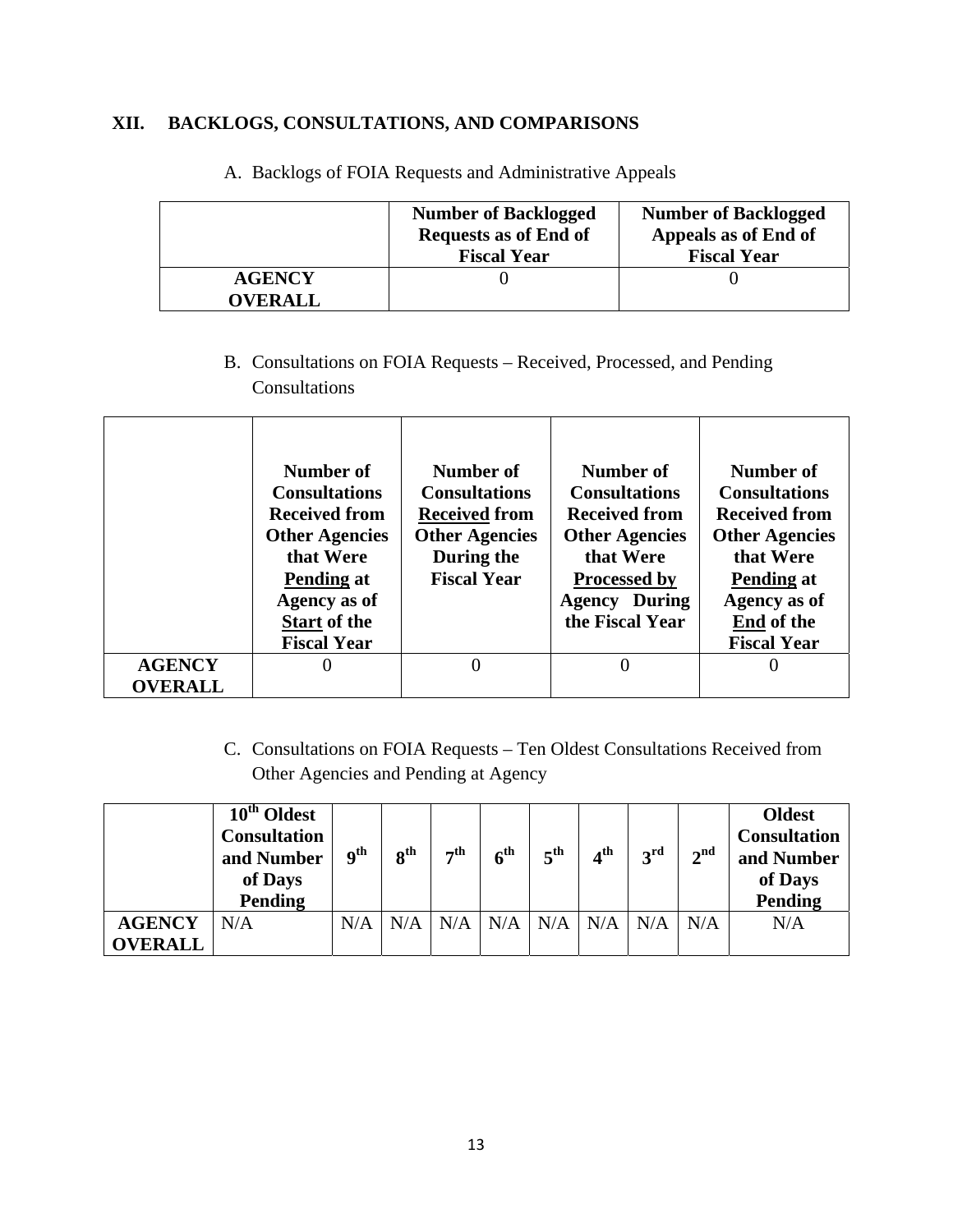| <b>D.</b> Comparison of Numbers of Requests from Previous and Current Annual |
|------------------------------------------------------------------------------|
| Report – Requests Received, Processed, and Backlogged                        |

|                |                       | <b>Number of Requests Received</b> | <b>Number of Requests Processed</b> |                       |  |
|----------------|-----------------------|------------------------------------|-------------------------------------|-----------------------|--|
|                |                       |                                    |                                     |                       |  |
|                | <b>Number</b>         | <b>Number</b>                      | <b>Number</b>                       | <b>Number</b>         |  |
|                | <b>Received</b>       | <b>Received</b>                    | <b>Processed</b>                    | <b>Processed</b>      |  |
|                | <b>During Fiscal</b>  | <b>During Fiscal</b>               | <b>During Fiscal</b>                | <b>During Fiscal</b>  |  |
|                | <b>Year from Last</b> | <b>Year from</b>                   | <b>Year from Last</b>               | <b>Year from</b>      |  |
|                | <b>Year's Annual</b>  | <b>Current Annual</b>              | <b>Year's Annual</b>                | <b>Current Annual</b> |  |
|                | <b>Report</b>         | <b>Report</b>                      | <b>Report</b>                       | <b>Report</b>         |  |
| <b>AGENCY</b>  | 36                    | 34                                 | 35                                  | 35                    |  |
| <b>OVERALL</b> |                       |                                    |                                     |                       |  |

|                                 | <b>Number of Backlogged</b><br><b>Requests as of End of</b><br>the Fiscal Year from<br><b>Previous Annual Report</b> | <b>Number of Backlogged</b><br><b>Requests as of End of</b><br>the Fiscal Year from<br><b>Current Annual Report</b> |
|---------------------------------|----------------------------------------------------------------------------------------------------------------------|---------------------------------------------------------------------------------------------------------------------|
| <b>AGENCY</b><br><b>OVERALL</b> |                                                                                                                      |                                                                                                                     |